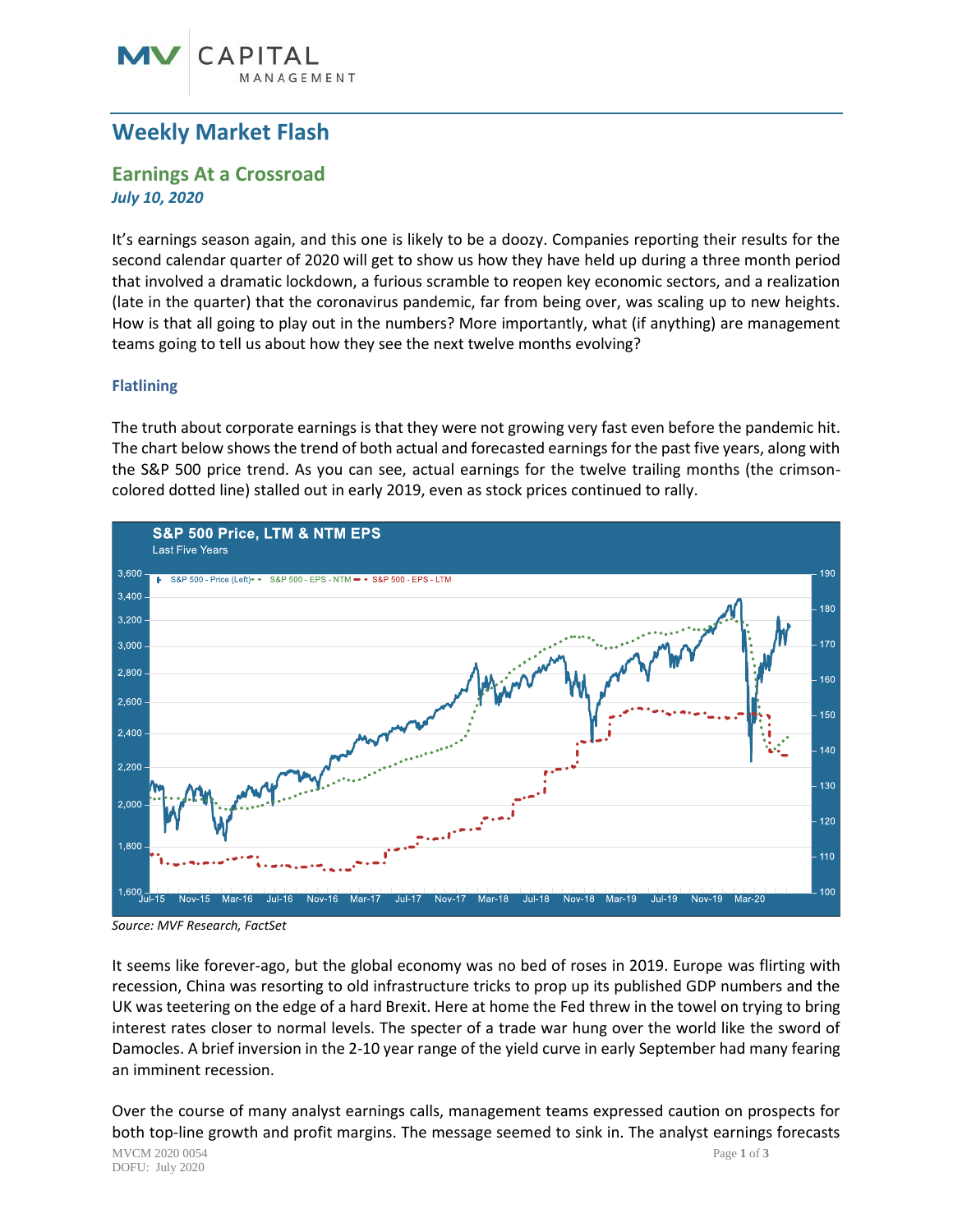

(the green dotted line in the above chart) started to temper somewhat from their normally rosy projections. Not that any of this mattered for stock prices, which continued to blithely sail upwards through all manner of negative news.

### **Along Came Covid**

The arrival of the pandemic in March accomplished something almost never seen in earnings-land: the reversal of the usual gap between actual earnings and forecasts. That gap is the result of the theatrics analysts and management teams play with each other: analysts predict the best of all worlds twelve months from now (which is what the green line represents) and then slowly bring their estimates closer to reality as the date approaches. Typically this results in a "positive surprise" when the actual earnings number comes in slightly ahead of the final estimate. The stock price goes up, everyone is happy, rinse and repeat.

But when the economy went into lockdown it became clear that for at least two quarters earnings would be dismal. Analysts revised their forecasts sharply downward. You can see that in the chart where the green dotted line resembles a double-black diamond ski slope.

But even while the forward estimates were cascading downward the twelve trailing months trend (the crimson line) stayed right about where it was…until the first batch of reports came in for first quarter earnings in late April and early May. By the time most of the Q1 results were in, forecasted earnings and twelve trailing month earnings were just about equal to each other – a true rarity.

#### **In the Long Run, Earnings Matter**

This chart will start to look dramatically different as the second quarter season gets under way. For one thing, that crimson line will start to go down dramatically. The current analyst consensus is for Q2 earnings to decline by around 21 percent from where they were a year ago. The energy and consumer discretionary sectors are expected to decline by tripled digits. Even the high-flying technology sector, where valuations are already busting through the stratosphere and escaping gravity altogether, is predicted to decline by around ten percent.

The big question is what comes next. You can already see that green forecast trend line ticking upwards, suggesting that analysts are pricing in a rapid rebound in earnings fortunes at least by the fourth quarter, if not sooner. But the US economic outlook is changing by the day, and not for the better. So far, investors have resolutely pushed through every bit of evidence to the contrary in the expectation that earnings and economic growth will soar to the heavens after the March-April lockdown. It is always possible to ignore the hard numbers…for a while. But in the long run earnings matter. In the long run a stock price really is nothing more than a single number representing expected future cash flows. Until that crimson line representing actual earnings starts to trend upwards again, this market would seem to be well ahead of its underlying value. At some point that will actually be important.

*Masood Vojdani Katrina Lamb, CFA President & CEO Head of Investment Strategy & Research*

Investment Advisory Services offered through MV Capital Management, Inc., a Registered Investment Advisor. MV Financial Group, Inc. and MV Capital Management, Inc. are independently owned and operated.